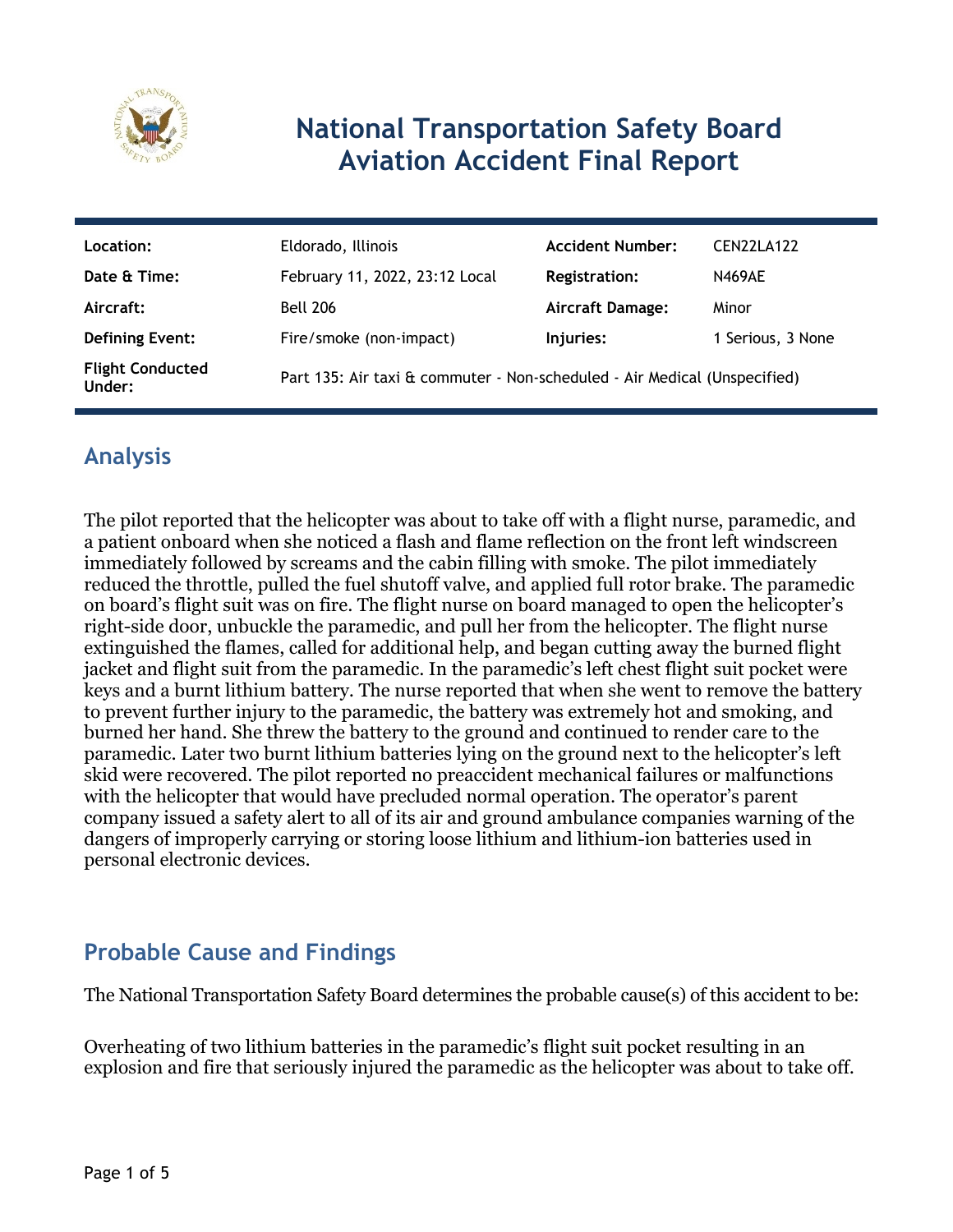**Findings**

**Personnel issues** (general) - Cabin crew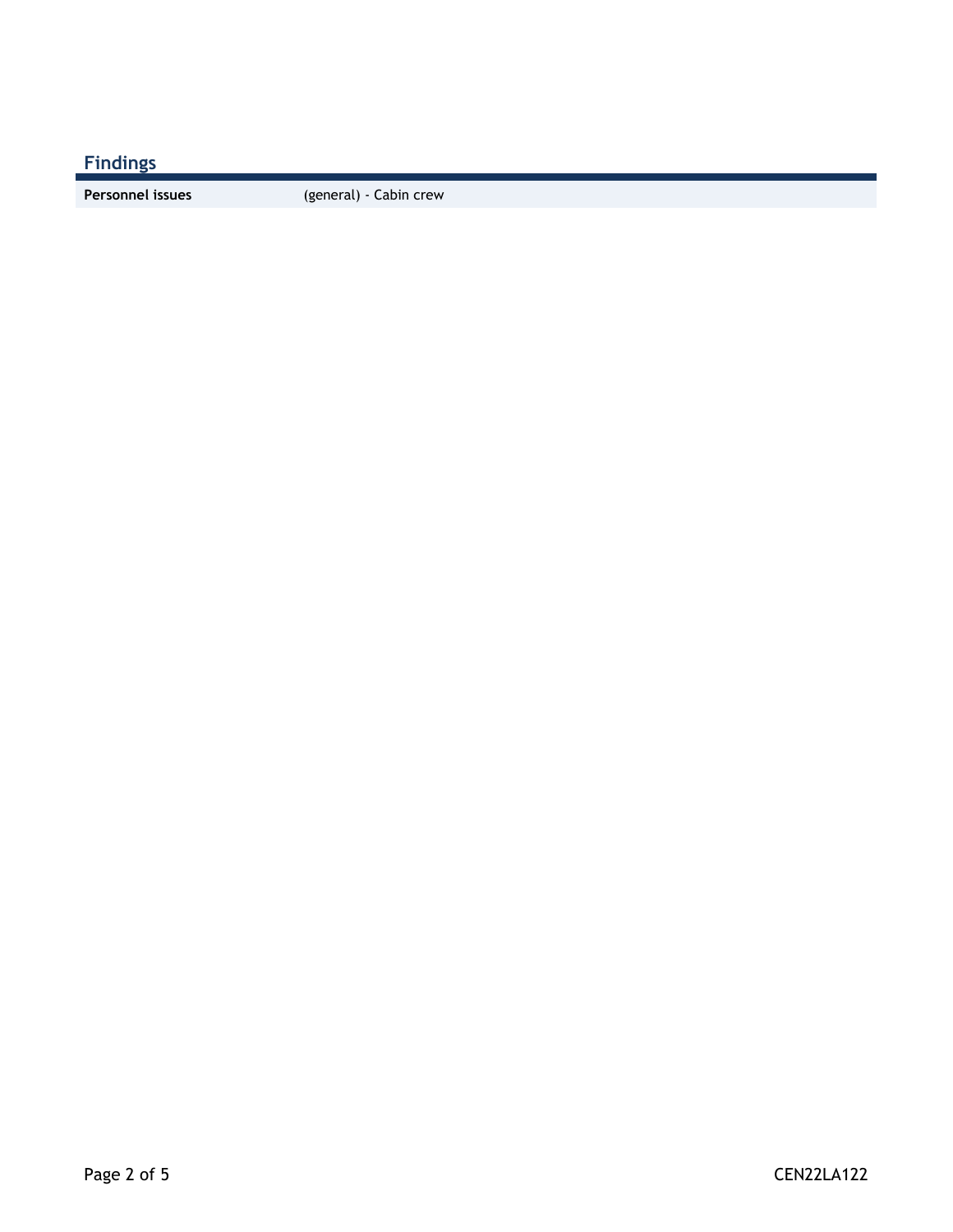# **Factual Information**

### **History of Flight**

Takeoff **Fire/smoke** (non-impact) (Defining event)

## **Pilot Information**

| Certificate:                     | Commercial                                                               | Age:                              | 58             |
|----------------------------------|--------------------------------------------------------------------------|-----------------------------------|----------------|
| Airplane Rating(s):              | Single-engine land                                                       | Seat Occupied:                    | Right          |
| <b>Other Aircraft Rating(s):</b> | Helicopter                                                               | <b>Restraint Used:</b>            | 4-point        |
| Instrument Rating(s):            | None                                                                     | <b>Second Pilot Present:</b>      | No             |
| Instructor Rating(s):            | None                                                                     | <b>Toxicology Performed:</b>      |                |
| <b>Medical Certification:</b>    | Class 2 With waivers/limitations                                         | Last FAA Medical Exam:            | March 24, 2021 |
| <b>Occupational Pilot:</b>       | Yes                                                                      | Last Flight Review or Equivalent: |                |
| <b>Flight Time:</b>              | 2710 hours (Total, all aircraft), 692 hours (Total, this make and model) |                                   |                |

## **Other flight crew Information**

| Certificate:                  | None | Age:                              |       |
|-------------------------------|------|-----------------------------------|-------|
| Airplane Rating(s):           | None | Seat Occupied:                    | Right |
| Other Aircraft Rating(s):     | None | <b>Restraint Used:</b>            |       |
| Instrument Rating(s):         | None | <b>Second Pilot Present:</b>      | No    |
| Instructor Rating(s):         | None | <b>Toxicology Performed:</b>      |       |
| <b>Medical Certification:</b> |      | Last FAA Medical Exam:            |       |
| <b>Occupational Pilot:</b>    |      | Last Flight Review or Equivalent: |       |
| <b>Flight Time:</b>           |      |                                   |       |

### **Other flight crew Information**

| Certificate:                     | None | Age:                              |      |
|----------------------------------|------|-----------------------------------|------|
| Airplane Rating(s):              | None | Seat Occupied:                    | Left |
| <b>Other Aircraft Rating(s):</b> | None | <b>Restraint Used:</b>            |      |
| Instrument Rating(s):            | None | <b>Second Pilot Present:</b>      | No   |
| Instructor Rating(s):            | None | <b>Toxicology Performed:</b>      |      |
| <b>Medical Certification:</b>    |      | Last FAA Medical Exam:            |      |
| <b>Occupational Pilot:</b>       |      | Last Flight Review or Equivalent: |      |
| <b>Flight Time:</b>              |      |                                   |      |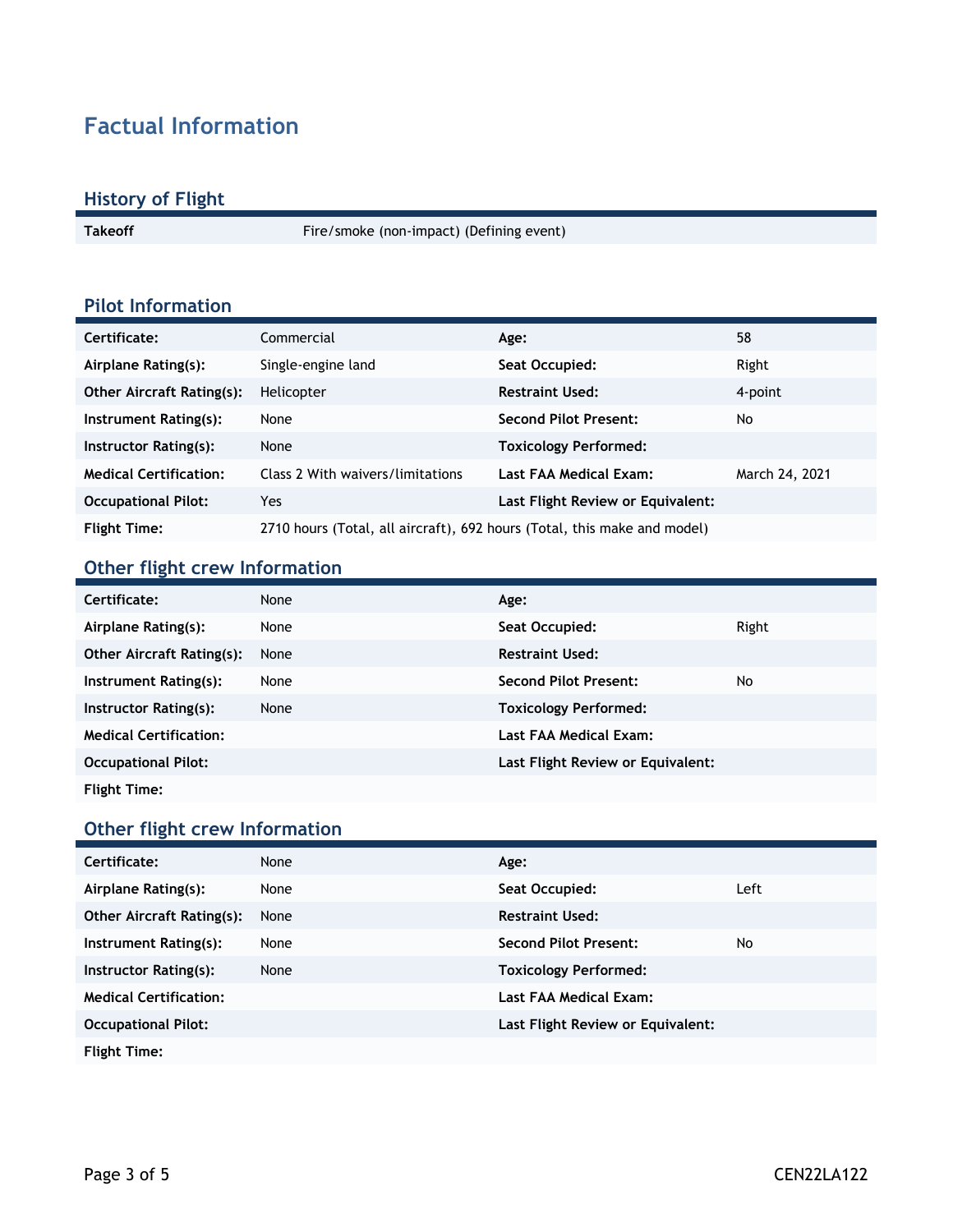## **Aircraft and Owner/Operator Information**

| Aircraft Make:                | Bell                              | <b>Registration:</b>                     | <b>N469AE</b>            |
|-------------------------------|-----------------------------------|------------------------------------------|--------------------------|
| Model/Series:                 | 206 L4                            | <b>Aircraft Category:</b>                | Helicopter               |
| Year of Manufacture:          | 2016                              | <b>Amateur Built:</b>                    |                          |
| Airworthiness Certificate:    | Normal                            | Serial Number:                           | 52480                    |
| <b>Landing Gear Type:</b>     | <b>Skid</b>                       | Seats:                                   |                          |
| Date/Type of Last Inspection: | February 10, 2022 100 hour        | <b>Certified Max Gross Wt.:</b>          |                          |
| Time Since Last Inspection:   |                                   | Engines:                                 | Turbo shaft              |
| Airframe Total Time:          | 3363.6 Hrs at time of<br>accident | <b>Engine Manufacturer:</b>              | Rolls Royce              |
| ELT:                          | Installed                         | <b>Engine Model/Series:</b>              | 250-C30P                 |
| <b>Registered Owner:</b>      |                                   | <b>Rated Power:</b>                      | 650 Horsepower           |
| Operator:                     |                                   | <b>Operating Certificate(s)</b><br>Held: | On-demand air taxi (135) |

## **Meteorological Information and Flight Plan**

| <b>Conditions at Accident Site:</b>     | Visual (VMC)                     | <b>Condition of Light:</b>                     | Day                        |
|-----------------------------------------|----------------------------------|------------------------------------------------|----------------------------|
| <b>Observation Facility, Elevation:</b> | KHSB, 396 ft msl                 | Distance from Accident Site:                   | 5 Nautical Miles           |
| <b>Observation Time:</b>                | 23:15 Local                      | Direction from Accident Site:                  | 266°                       |
| <b>Lowest Cloud Condition:</b>          | Scattered / 1900 ft AGL          | Visibility                                     | 10 miles                   |
| Lowest Ceiling:                         | Broken / 3500 ft AGL             | Visibility (RVR):                              |                            |
| Wind Speed/Gusts:                       | 14 knots / 20 knots              | <b>Turbulence Type</b><br>Forecast/Actual:     |                            |
| <b>Wind Direction:</b>                  | $340^\circ$                      | <b>Turbulence Severity</b><br>Forecast/Actual: | $\prime$                   |
| <b>Altimeter Setting:</b>               | 30.07 inches Hg                  | Temperature/Dew Point:                         | $5^\circ$ C / 0 $^\circ$ C |
| <b>Precipitation and Obscuration:</b>   | No Obscuration; No Precipitation |                                                |                            |
| <b>Departure Point:</b>                 | El Dorado, IL                    | Type of Flight Plan Filed:                     | Company VFR                |
| Destination:                            |                                  | <b>Type of Clearance:</b>                      | None                       |
| Departure Time:                         | 23:12 Local                      | Type of Airspace:                              | Class G                    |